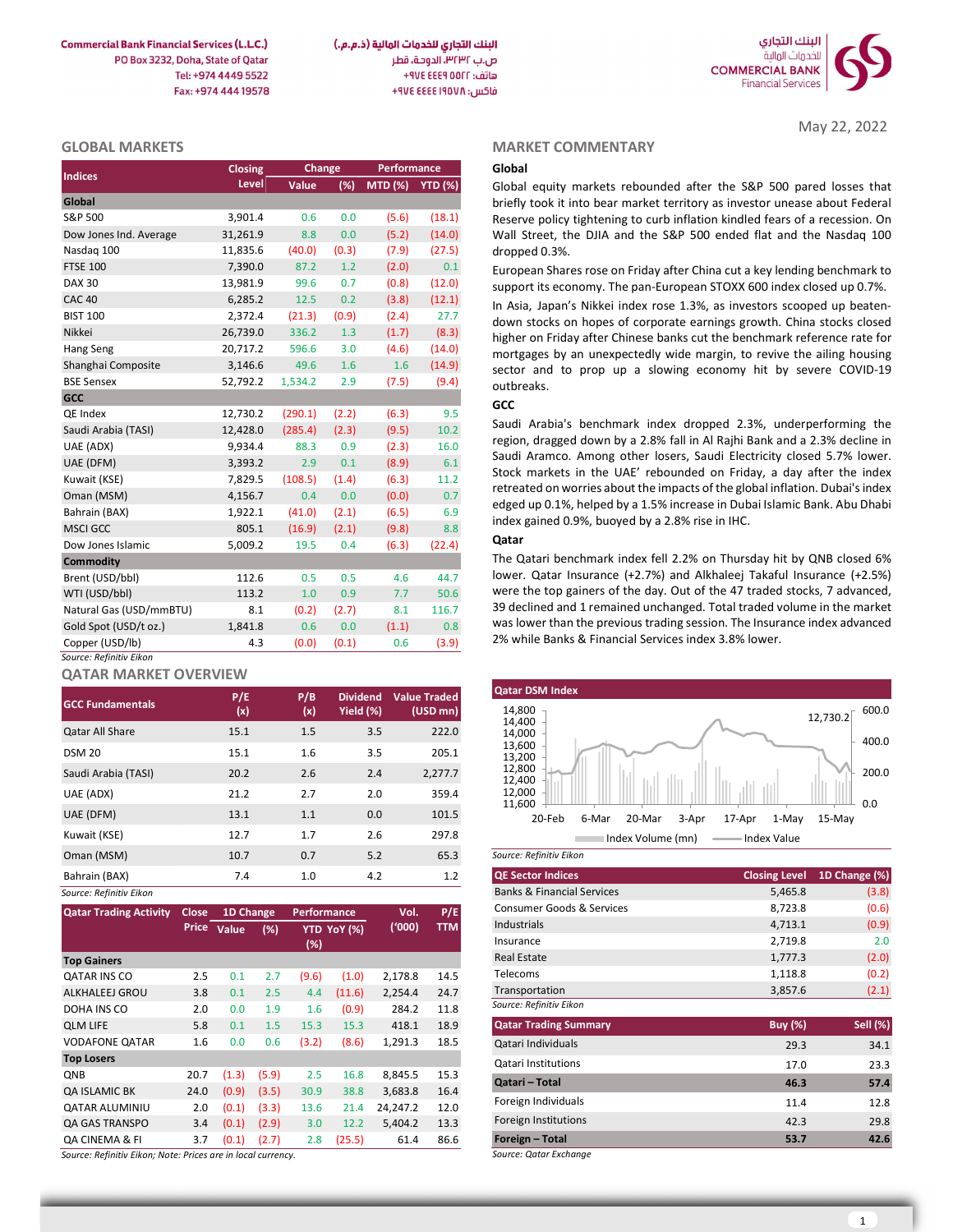

البنك التجاري للخدمات المالية (ذ.م.م.) ص.ب ٣٢٣٢، الدوحة، قطر هاتف: AVE EEE 9 00FF+ فاكس: ٩٧٤ ٤٤٤٤ ٤٧٤ +

#### GLOBAL NEWS

- The US House passed a bill that allows the US president to issue an energy emergency declaration, making it unlawful for companies to excessively increase gasoline and home fuel prices.
- Harley-Davidson Inc said it will stop assembling and shipping motorcycles for two weeks except for its electric models due to a problem with parts from a supplier. (Source: Reuters)
- Global investors massively cut their positions in bond and equity funds in the week ended May 18 on concerns of inflation and that rising interest rates will lead to recession. (Source: Reuters)
- Half of Russian gas giant Gazprom's 54 clients have opened accounts at Gazprombank, Russian Deputy Prime Minister Alexander Novak said on Thursday, as European companies approach imminent payment deadlines. (Source: Reuters)
- Japan's Mitsubishi Motors Corp and Nissan Motor Co unveiled their first jointly developed light EVs, aiming to draw more Japanese drivers  $\rightarrow$ to battery-powered cars by offering low-priced micro models. (Source: Mainichi)
- Japan's consumer inflation in April accelerated 2.1% YoY, as higher commodity prices and a weak yen helped lift the key figure to a sevenyear high and above the BoJ's 2% target for the first time since 2015, government data showed. (Source: Mainichi)
- Southwest China's Chongqing municipality saw its foreign trade exceed CNY 275bn (USD 40.62bn) in the first 4M-22, an increase of 12.1% YoY, according to the city's customs authorities. (Source: Reuters)
- The bilateral trade between China and the Republic of Korea has exceeded USD 360bn due to the rapid development of economic and trade ties between the two countries, said the Ministry of Commerce. (Source: China Daily)
- BBVA has paid TRY 22.76bn (USD 1.43bn) for an additional 36.12% stake in Garanti following its voluntary takeover offer for the remaining shares of the Turkish bank it does not own, the Spanish lender announced. (Source: Daily Sabah)

#### GCC NEWS

- Moody's Investor Services and Fitch Ratings have assigned Arada firsttime credit ratings, which provide a strong foundation for the UAE developer to cement its long-term growth. (Source: Trade Arabia)
- The profitability of the top ten UAE banks has deteriorated marginally by 0.3% in Q1-22 and RoA remained flat at 1.4% during the quarter compared to Q1-21 as the sector braces for a slowdown. (Source: Trade  $\longrightarrow$ Arabia)
- A bevy of new luxury properties being brought to the market has made Dubai a global leader in the branded residences market that now rivals favourites of the wealthy like Miami and New York, according to a new Knight Frank report. (Source: Zawya)
- Dubai's Museum of the Future has entered into a collaboration with Binance NFT, the NFT marketplace of Binance, the world's leading blockchain and cryptocurrency infrastructure provider. (Source: Trade Arabia)
- Dubai's residential market witnessed solid activity in the four months with the emirate's total volume of transactions surging to 6,342 in April, up 43% from a year earlier, according to CBRE, a real estate advisory firm with a major presence in the region. (Source: Trade Arabia)
- The DFM is set to launch next month the trading of a new financial product that will offer an opportunity for investors to diversify their portfolio and tap into the crude oil sector. (Source: Zawya)
- Alpha Dhabi Holding has made a AED 9.2bn (USD 2.504bn) commitment to invest in Chimera Capital and Alpha Wave's landmark

May 22, 2022

'Alpha Wave Ventures II' venture fund which was announced and launched at the beginning of the year. (Source: Trade Arabia)

- General Electric is set to build two wind turbines in Yanbu Industrial City, with a total capacity of 800 megawatts by the end of the year. (Source: Arab News)
- Saudi Arabia's public debt increased by just over 2% to SAR 958bn (USD 256bn) at the end of the Q1-22, according to a quarterly report from the Ministry of Finance. (Source: Arab News)
- The Red Sea Development Company said it has signed up Mammoet, the global leader in engineered heavy lifting and transport, for work at Sheybarah Island Resort, a key part of the Red Sea Project in Saudi Arabia. (Source: Trade Arabia)
- Saudi Aramco has signed an initial agreement with the Palm Cooperative Society in Al-Ahsa for an initiative that seeks to develop dates production and food manufacturing industries in the governorate. (Source: Arab News)
- Emaar The Economic City has incurred net losses after Zakat and tax worth SAR 160mn in Q1-22, down 17.52% from SAR 194mn in Q1-21. In 3M-22, the company generated SAR 87mn in revenue, an annual growth of 3.57% from SAR 84mn. (Source: Mubasher)
- Saudi Arabia's Najran Cement Co. posted a 61% decrease in profit for the Q1-22, primarily due to lower sales. The cement producer saw its profits fall to SAR 23mn (USD 6mn), down from SAR 60mn in the same period a year earlier. (Source: Arab News)
- Dammam-based Saudi Arabian Amiantit Co. has widened losses by 344% in Q1-22 despite a slight increase in its revenues. The company's net losses widened to SAR 5.98mn (USD 1.5mn) during the Q1-22, compared to SAR 1.34mn in Q1-21. (Source: Arab News)
- Saudi food delivery platform Jahez said it has signed an initial deal to acquire The Chefz, one of its rivals in the Kingdom. (Source: Arab News)
- Alujain Holding Corp. has recorded a profit decline of 7.5% as rising costs weighed on its performance during the Q1-22. The Saudi-listed investment firm, involved in Kingdom's major petrochemical and mining projects, made SAR 55.8mn (USD 14.9mn) in profit. (Source: Arab News)
- SFZ signed a pair of land use agreements covering the development of a petrochemicals project with an investment of around USD 88mn, as well as a workshop for the maintenance and repair of shipping containers valued at around USD 1mn. (Source: Oman Observer)

#### QATAR NEWS

- Qatar Chamber Chairman Sheikh Khalifa bin Jassim Al Thani said that Qatar and Spain enjoyed close relations at all levels, especially the economic and commercials aspects, noting that their bilateral trade exchange hit USD 1.2bn last year compared with USD 820mn in 2020, an increase of 46%. (Source: The Peninsula)
- Qatar's Import Unit Value Index increased by 0.74% on an annualized basis during Q1-22, according to the official statistics. The country's IMUVI rose 0.44% QoQ during Q1-22, said the figures released by the PSA. (Source: Gulf Times)
- Barwa Real Estate Group announced that its subsidiary Barahat Al Janoub Real Estate Company signed a lease contract with the Supreme Committee for Delivery & Legacy, with a value of QAR 141.5mn. (Source: The Peninsula)
- CoinMena has become the first regional digital assets exchange to offer its services in Qatar, meaning that users across the Gulf state can now invest in cryptocurrencies for the first time. (Source: Trade Arabia)
- The Investment Promotion Agency Qatar and Iberdrola Group has announced a new partnership to establish a world-leading innovation centre to advance digital utility in Qatar. (Source: The Peninsula)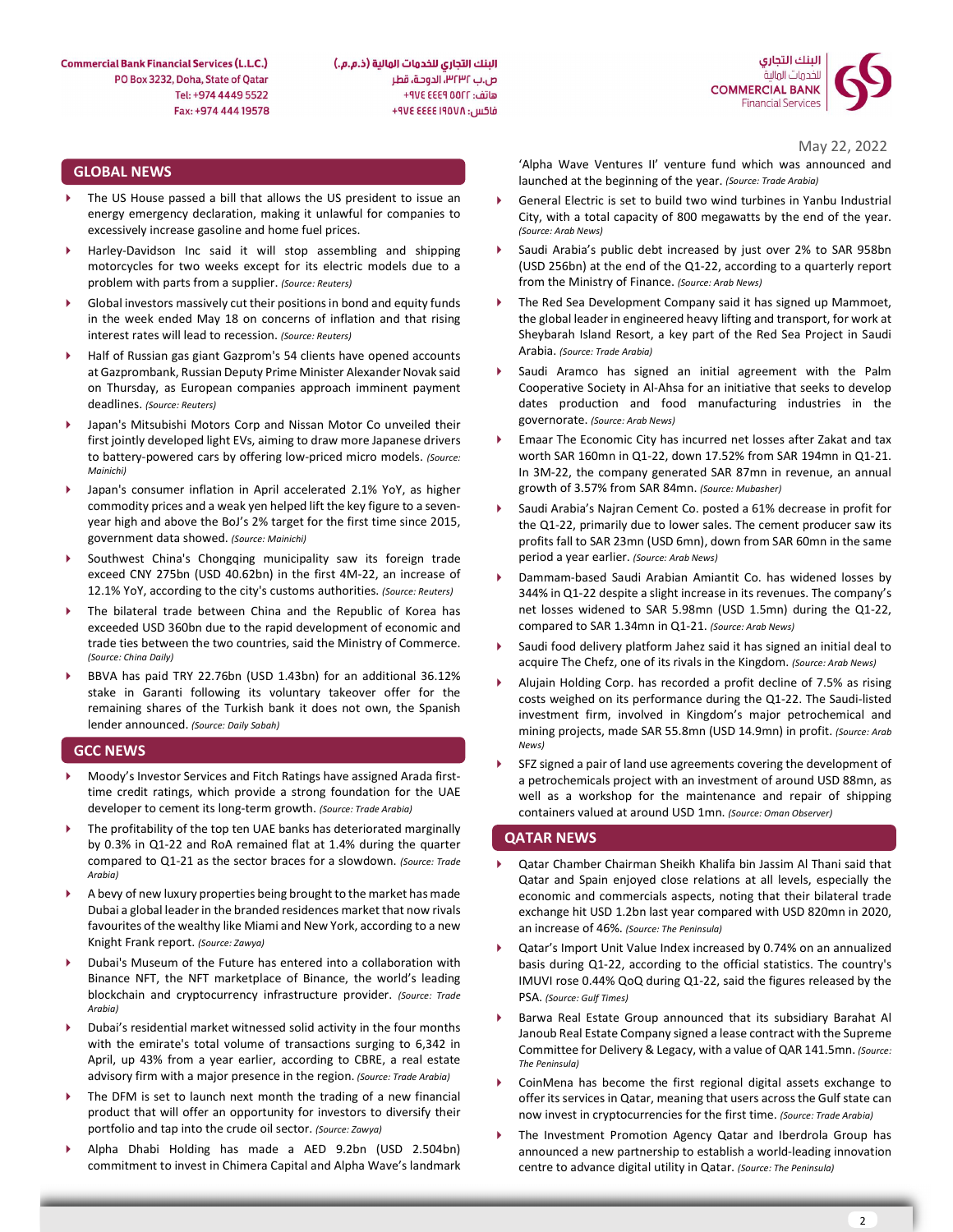

May 22, 2022

البنك التجاري للخدمات المالية (ذ.م.م.) ص.ب ٣٢٣٢، الدوحة، قطر هاتف: ٩٧٤ ٤٤٤٩ ٧٧٤ فاكس: ٩٧٤ ٤٤٤٤ ٤٧٤ +٩٧٤

**Commercial Bank Financial Services (L.L.C.)** PO Box 3232, Doha, State of Qatar Tel: +974 4449 5522 Fax: +974 444 19578

| <b>FX RATES</b>         |          |                   |        |                                                                                                                                                    |
|-------------------------|----------|-------------------|--------|----------------------------------------------------------------------------------------------------------------------------------------------------|
| <b>Currencies</b>       | Value    | <b>Currencies</b> | Value  | <b>FX Commentary</b>                                                                                                                               |
| EUR/USD                 | 1.0590   | USD/QAR           | 3.6400 | The USD strengthened on Friday as investor unease about Federal Reserve                                                                            |
| USD/JPY                 | 127.8500 | EUR/QAR           | 3.8548 | policy tightening to clamp down on inflation kindled fears of a slowdown                                                                           |
| GBP/USD                 | 1.2517   | JPY/QAR           | 0.0285 | and put risk-off sentiment back in the power. The US Dollar index rose 0.4%                                                                        |
| USD/CHF                 | 0.9750   | GBP/QAR           | 4.5562 | to 103.17.                                                                                                                                         |
| USD/CAD                 | 1.2836   | CHF/QAR           | 3.7333 | The EUR/USD went down 0.2% to 1.0562. The GBP/USD traded up 0.2% to                                                                                |
| AUD/USD                 | 0.7033   | CAD/QAR           | 2.8358 | 1.2489. The USD/JPY ended flat at 127.86. The USD/CNY went down 0.3%                                                                               |
| NZD/USD                 | 0.6389   | AUD/QAR           | 2.5600 | at 6.6930. China cut its prime rate for five-year loans, which influences                                                                          |
| USD/INR                 | 77.3500  | INR/QAR           | 0.0471 | mortgage prices, by 15 BPS in a reduction that was sharper than expected<br>as authorities seek to cushion the impact of an economic slowdown. The |
| USD/TRY                 | 15.8951  | TRY/QAR           | 0.2290 | USD/CAD traded 0.2% higher at 1.2836. The risk-sensitive AUD/USD went                                                                              |
| USD/ZAR                 | 15.8332  | ZAR/QAR           | 0.2299 | down 0.04% at 0.7033 while the NZD/USD traded up 0.3% at 0.6389.                                                                                   |
| USD/BRL                 | 4.8788   | BRL/QAR           | 0.7461 |                                                                                                                                                    |
| Source: Refinitiv Eikon |          |                   |        |                                                                                                                                                    |

#### INTERBANK OFFERING & US SWAP RATES

| <b>Duration</b> | <b>Overnight</b> |        | 1 Week 1 Month 3 Month |        | 1 Year |
|-----------------|------------------|--------|------------------------|--------|--------|
| <b>LIBOR</b>    | 0.82             | 0.08   | 0.96                   | 1.50   | 2.71   |
| <b>EURIBOR</b>  | (0.65)           | (0.56) | (0.54)                 | (0.35) | 0.34   |
| QAIBOR          | 0.70             | 0.75   | 1.00                   | 1.15   | 1.85   |
| SAIBOR          | 1.56             | 1.57   | 1.82                   | 2.68   | 3.17   |
| <b>EIBOR</b>    | 0.84             | 0.92   | 1.05                   | 1.56   | 2.59   |
| <b>BMIBOR</b>   | 1.60             | 1.78   | 2.52                   | 2.59   | 3.54   |
| <b>KIBOR</b>    | 0.81             | 1.31   | 1.63                   | 1.88   | 2.44   |

Source: Refinitiv Eikon



Source: Refinitiv Eikon

# GCC COMPANY RESULTS

| UCC COMEANT NEJULIJ                 |               |           |                |                 |                |           |
|-------------------------------------|---------------|-----------|----------------|-----------------|----------------|-----------|
| <b>Company Name</b>                 | Revenues (mn) | YoY (%)   | <b>QoQ</b> (%) | Net Profit (mn) | <b>YoY</b> (%) | QoQ (%)   |
| Orascom Construction                | 979.7         | 20.0      | $-2.0$         | 13.1            | $-45.2$        | $-64.9$   |
| Najran Cement Company               | 139.9         | $-24.2$   | 0.1            | 23.3            | $-61.7$        | $-35.4$   |
| Saudi Airlines Catering Company     | 394.6         | 54.0      | 7.5            | <b>NA</b>       | <b>NA</b>      | <b>NA</b> |
| Saudi Company for Hardware          | 319.5         | $-5.0$    | 0.2            | <b>NA</b>       | <b>NA</b>      | <b>NA</b> |
| <b>Baazeem Trading Company</b>      | 74.4          | $-6.8$    | 21.7           | 8.9             | $-9.1$         | 231.9     |
| Al-Dawaa Medical Services Co        | 1294.8        | 7.0       | <b>NA</b>      | 87.1            | 10.5           | <b>NA</b> |
| <b>AYYAN Investment Co</b>          | 75.6          | 4.2       | 24.3           | <b>NA</b>       | <b>NA</b>      | <b>NA</b> |
| Alujain Holding Corporation         | 509.4         | 10607.8   | 1.3            | 55.8            | $-7.5$         | $-96.1$   |
| Saudi Arabian Amiantit Co           | 119.5         | 4.3       | 2.0            | $-6.0$          | <b>NA</b>      | <b>NA</b> |
| Fitaihi Holding Group Company       | 32.4          | 136.8     | 108.5          | <b>NA</b>       | <b>NA</b>      | <b>NA</b> |
| <b>Tabuk Cement Company</b>         | 62.2          | $-19.2$   | 14.5           | $-6.9$          | <b>NA</b>      | <b>NA</b> |
| Zamil Industrial Investment Co      | 896.8         | $-5.5$    | $-0.4$         | $-51.9$         | <b>NA</b>      | <b>NA</b> |
| National Gas & Industrialization    | 516.7         | 1.1       | 8.1            | 73.0            | $-14.3$        | 68.5      |
| <b>Basic Chemical Industries Co</b> | 166.7         | 32.2      | 13.9           | 24.4            | 176.2          | 87.2      |
| Ash-Sharqiyah Development Co        | <b>NA</b>     | <b>NA</b> | <b>NA</b>      | $-0.6$          | <b>NA</b>      | <b>NA</b> |

Source: Refinitiv Eikon; Note: All figures are in local currency

# SOVEREIGN YIELD CURVES & CDS SPREAD



|                     |                                        |                      | 0707                   |        | 200              |                    | $\Omega$                                          |       | 121                     |                                                                                                                                                 | AP <sub>2</sub> | C A              |
|---------------------|----------------------------------------|----------------------|------------------------|--------|------------------|--------------------|---------------------------------------------------|-------|-------------------------|-------------------------------------------------------------------------------------------------------------------------------------------------|-----------------|------------------|
| me                  |                                        | <b>Revenues (mn)</b> |                        |        | <b>YoY</b> (%)   | QoQ (%)            |                                                   |       | Net Profit (mn)         | <b>YoY</b> (%)                                                                                                                                  |                 | QoQ (%)          |
| <b>PANY RESULTS</b> |                                        |                      |                        |        |                  |                    |                                                   |       |                         |                                                                                                                                                 |                 |                  |
| Eikon               |                                        |                      |                        |        |                  | Japan              | Source: Refinitiv Eikon, worldgovernmentbonds.com |       |                         |                                                                                                                                                 |                 | 18.4             |
| 2 Yrs               |                                        | 7 Yrs                | 10 Yrs<br>- Last Year  |        | 30 Yrs           | Russia             | 9,585.8                                           | 20.1  | 9,483.6<br>0.3          | Qatar<br>Saudi Arabia                                                                                                                           | 66.6<br>66.0    | 26.9             |
|                     | 5 Yrs                                  |                      |                        |        |                  | Greece             |                                                   | 155.1 | 58.1                    | Dubai                                                                                                                                           | 124.9           | 28.3             |
|                     |                                        |                      |                        |        |                  | Italy              |                                                   | 124.7 | 39.4                    | Bahrain                                                                                                                                         | 328.3           | 93.5             |
|                     |                                        |                      |                        |        |                  | France             |                                                   | 23.5  | 3.5                     | Abu Dhabi                                                                                                                                       | 65.1            | 20.4             |
|                     | 0.93%                                  | 1.29%                |                        |        |                  | Germany            |                                                   | 13.0  | 3.9                     | Egypt                                                                                                                                           | 852.5           | 493.9            |
|                     |                                        |                      | 1.62%                  |        | 2.04%            | UK                 |                                                   | 10.9  | 0.2                     | Brazil                                                                                                                                          | 236.7           | 2.0              |
| 2.85%               | 2.81%                                  | 2.80%                | 2.82%                  |        | 2.70%            | <b>US</b>          |                                                   | 16.9  | 2.3                     | Turkey                                                                                                                                          | 700.8           | 259.2            |
| es                  |                                        |                      |                        |        |                  | <b>5 Years CDS</b> |                                                   |       | Spread 6M Change        | 5 Years CDS                                                                                                                                     |                 | Spread 6M Change |
|                     |                                        |                      |                        |        |                  |                    | Source: Refinitiv Eikon, Investing.com            |       |                         |                                                                                                                                                 |                 |                  |
| Eikon               | 0.81                                   | 1.31                 | 1.63                   | 1.88   | 2.44             |                    |                                                   |       | $\longrightarrow Qatar$ | $-$ US                                                                                                                                          |                 |                  |
|                     | 1.60                                   | 1.78                 | 2.52                   | 2.59   | 3.54             |                    | 2 Yrs                                             |       | 3 Yrs                   | 5 Yrs                                                                                                                                           | 10 Yrs          | 30 Yrs           |
|                     | 0.84                                   | 0.92                 | 1.05                   | 1.56   | 2.59             | 0.0%               |                                                   |       |                         |                                                                                                                                                 |                 |                  |
|                     | 1.56                                   | 1.57                 | 1.82                   | 2.68   | 3.17             | 2.0%               |                                                   |       | 2.73%                   | 2.81%                                                                                                                                           | 2.79%           | 2.99%            |
|                     | 0.70                                   | 0.75                 | 1.00                   | 1.15   | 1.85             | 4.0%               | 2.72%                                             |       |                         |                                                                                                                                                 |                 |                  |
|                     | (0.65)                                 | (0.56)               | (0.54)                 | (0.35) | 0.34             | 6.0%               |                                                   |       | 3.21%                   | 3.37%                                                                                                                                           | 3.66%           | 4.52%            |
|                     | 0.82                                   | 0.08                 | 0.96                   | 1.50   | 2.71             |                    |                                                   |       |                         |                                                                                                                                                 |                 |                  |
|                     | <b>Overnight</b>                       |                      | 1 Week 1 Month 3 Month |        | 1 Year           |                    | <b>Qatar vs US Treasuries Yields</b>              |       |                         |                                                                                                                                                 |                 |                  |
|                     | <b>IK OFFERING &amp; US SWAP RATES</b> |                      |                        |        |                  |                    |                                                   |       |                         | <b>SOVEREIGN YIELD CURVES &amp; CDS SPREAD</b>                                                                                                  |                 |                  |
| Gikon               |                                        |                      |                        |        |                  |                    |                                                   |       |                         |                                                                                                                                                 |                 |                  |
|                     | 4.8788                                 | BRL/QAR              |                        |        | 0.7461           |                    |                                                   |       |                         |                                                                                                                                                 |                 |                  |
|                     | 15.8332                                | ZAR/QAR              |                        |        | 0.2299           |                    |                                                   |       |                         | down 0.04% at 0.7033 while the NZD/USD traded up 0.3% at 0.6389.                                                                                |                 |                  |
|                     | 15.8951                                | TRY/QAR              |                        |        | 0.2290           |                    |                                                   |       |                         | as authorities seek to cushion the impact of an economic slowdown. The<br>USD/CAD traded 0.2% higher at 1.2836. The risk-sensitive AUD/USD went |                 |                  |
|                     | 77.3500                                | INR/QAR              |                        |        | 0.0471           |                    |                                                   |       |                         | mortgage prices, by 15 BPS in a reduction that was sharper than expected                                                                        |                 |                  |
|                     | 0.6389                                 | AUD/QAR              |                        |        | 2.5600           |                    |                                                   |       |                         | at 6.6930. China cut its prime rate for five-year loans, which influences                                                                       |                 |                  |
|                     | 0.7033                                 | CAD/QAR              |                        |        | 2.8358           |                    |                                                   |       |                         | 1.2489. The USD/JPY ended flat at 127.86. The USD/CNY went down 0.3%                                                                            |                 |                  |
|                     | 0.9750<br>1.2836                       | GBP/QAR<br>CHF/QAR   |                        |        | 4.5562<br>3.7333 | to 103.17.         |                                                   |       |                         | The EUR/USD went down 0.2% to 1.0562. The GBP/USD traded up 0.2% to                                                                             |                 |                  |
|                     |                                        |                      |                        |        |                  |                    |                                                   |       |                         |                                                                                                                                                 |                 |                  |